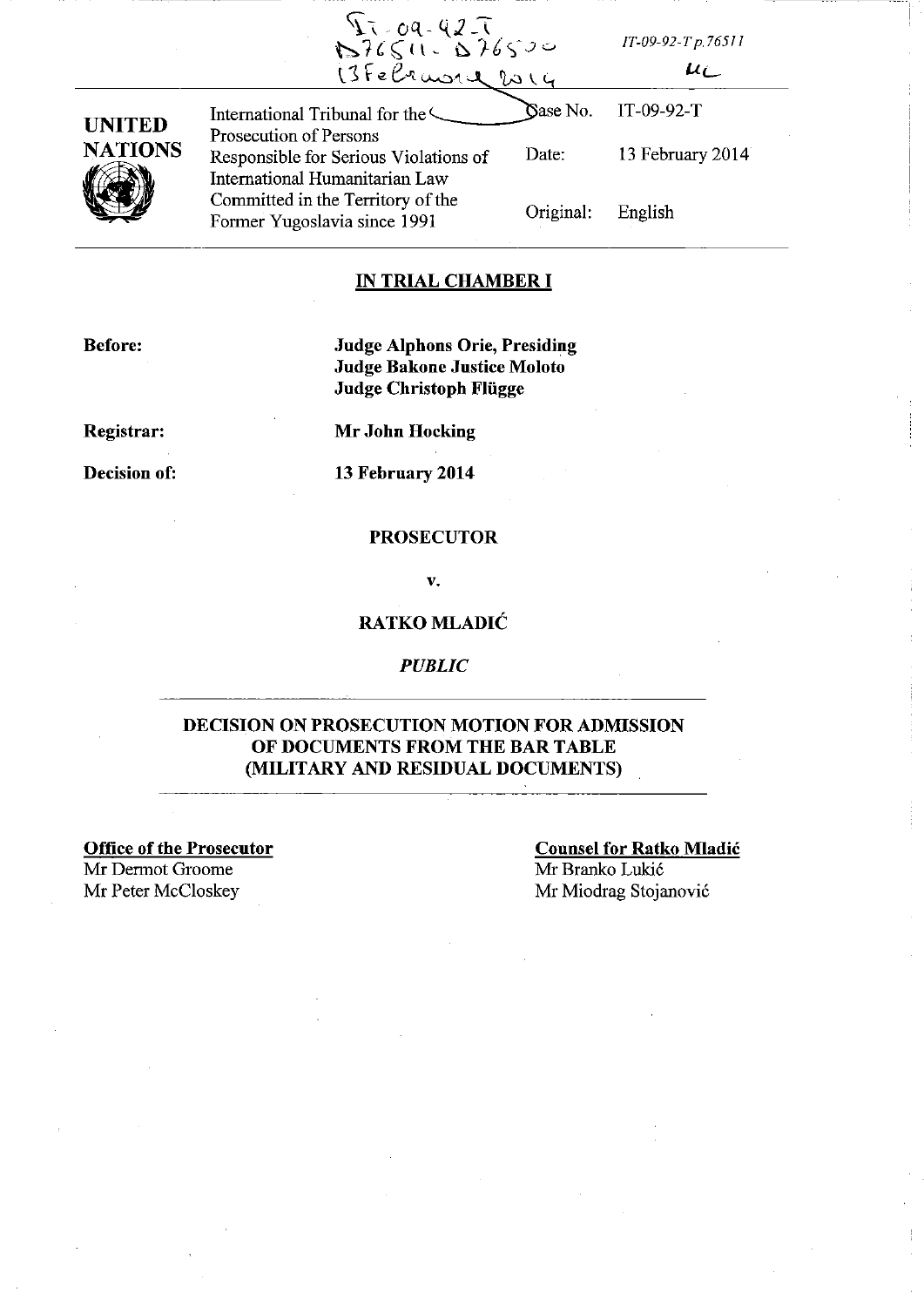1\_- --

# **I. PROCEDURAL HISTORY AND SUBMISSIONS OF THE PARTIES**

1. On 31 October 2013 the Prosecution filed a motion requesting the admission of 695 documents from the bar table ("Motion").<sup>1</sup> On 19 December 2013 the Prosecution filed a notification regarding the documents subject to the Motion that have already been admitted ("Notification").<sup>2</sup> On 14 November 2013, the Defence requested 44 additional days to file its response, which the Chamber granted on 18 November 2013.<sup>3</sup> The Defence filed a response on 30 December 2013 ("Response") objecting to the Motion in part.<sup>4</sup> On 6 January 2014 the Prosecution filed a request for leave to reply to the Response and for additional time to reply,<sup>5</sup> which the Chamber granted on 13 January 2014.<sup>6</sup> The Prosecution filed its reply on 21 January 2014  $("Reply")$ .

2. In the Motion the Prosecution requests the admission of 434 military and residual documents included in Annex A of the Motion ("Annex A") and requests the Chamber to take judicial notice of the authenticity of five of these documents.<sup>8</sup> In this decision the Chamber will only consider the admission of the documents included in Annex A. The remaining documents, listed in Annex B to the Motion, have been addressed in a separate decision.

# **II. APPLICABLE LAW**

3. The Chamber recalls and refers to the applicable law governing the admission of documents from the bar table and taking judicial notice of documents as set out in a previous decision.<sup>9</sup>

# **III. DISCUSSION**

### A. Preliminary matters

4. The Chamber considered that it would be assisted by further submissions from the Prosecution on the matters outlined in the request for leave to Reply and therefore granted leave to

 $\mathbf 1$ Prosecution Motion to Admit Evidence from the Bar Table (with Confidential Annexes A & B), 31 October 2013.

<sup>2</sup>  Notification regarding Prosecution Motion to Admit Evidence from the Bar Table, 19 December 2013.

<sup>3</sup>  Defence Motion for Enlargement of Time to Respond to "Prosecution Motion to Admit Evidence from the Bar Table Pursuant to Rules 89(C) and 94 (B)", 14 November 2013; T. 19441.

<sup>4</sup>  Defence Response in Opposition to "Prosecution Motion to Admit Evidence from the Bar Table", 30 December 2013. For the Defence submissions the Chamber refers to the Response.

<sup>5</sup>  Prosecution Request for Leave to Reply to Defence Response to Prosecution Motion to Admit Evidence from the Bar Table and for Additional Time to Reply, 6 January 2014.

<sup>6</sup>  The parties were informed through informal communication, setting the deadline to 21 January 2014.

Prosecution Reply to Defence Response to Prosecution Motion to Admit Evidence from the Bar Table, 21 January 2014. For details of the Prosecution submissions the Chamber refers to the Motion and Notification.

Motion, para. 7.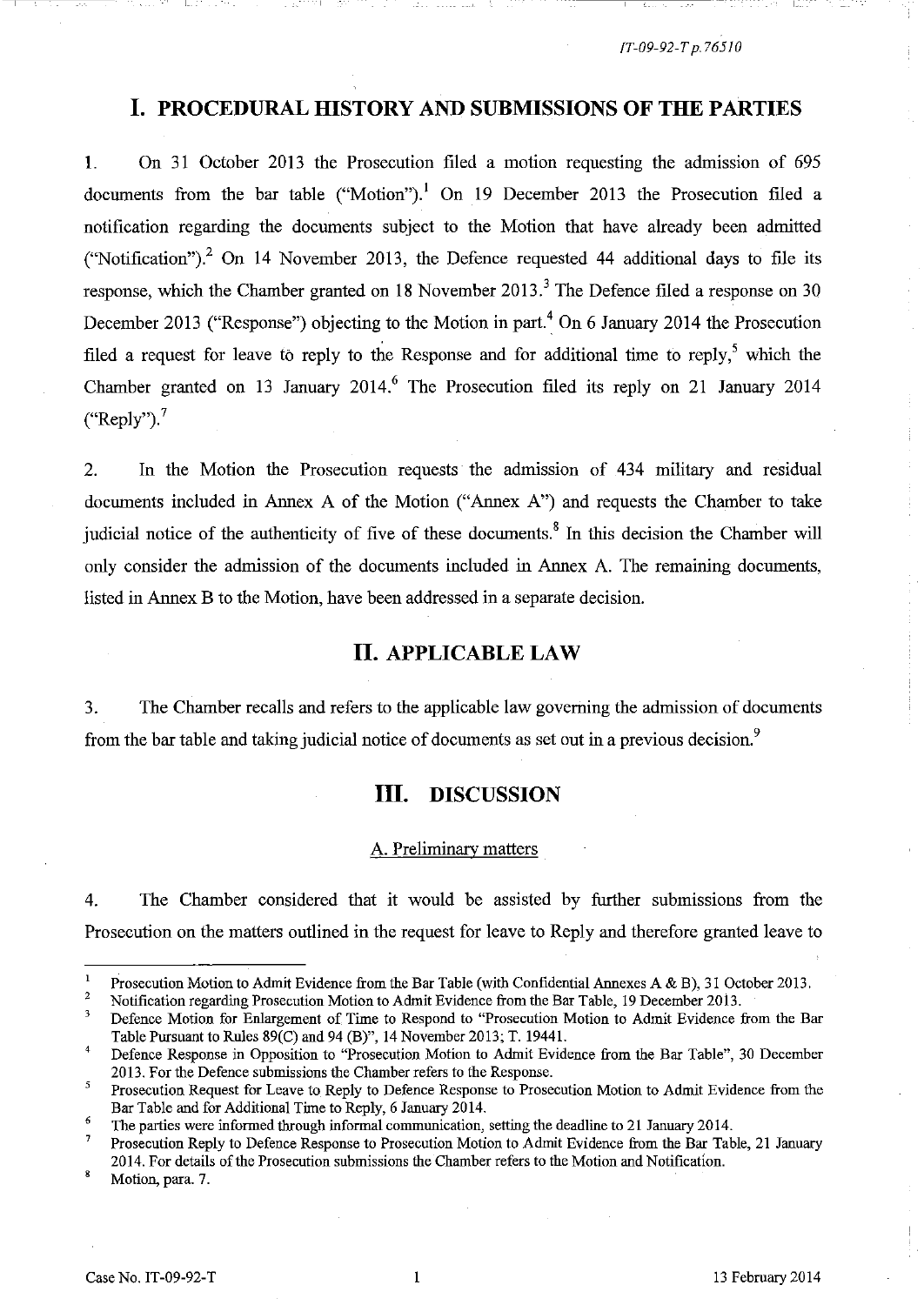La Saan Suomala Lagon Milli P

reply. Further, considering the amount of documents addressed in the Motion and the Response, the Chamber grants leave to the Prosecution and Defence to exceed the word limit.

5. On 19 December 2013, the Prosecution notified the Chamber and the Defence that 40 documents included in the Motion had already been admitted into evidence.<sup>10</sup> Accordingly, the Prosecution withdrew the tendering of these documents, and the Chamber will consequently not further consider them in this decision. The Chamber notes moreover that the document bearing Rule 65 fer number 6551 has already been admitted as P3209, and accordingly declares the tendering of this document moot.

6. . The Prosecution requests the Chamber to take judicial notice pursuant to Rule 94 (B) of the Tribunal's Rules of Procedure and Evidence ("Rules"), of the authenticity of the documents bearing Rule 65 *ter* numbers 17327, 853, 9848, 9093, and  $14585$ .<sup>11</sup> However, as the Prosecution's request for taking judicial notice of authenticity is not repeated at the end of its submissions under "Relief Requested", and considering that the Prosecution has insufficiently directed the Chamber to the instances where a previous Chamber ruled on the documents' authenticity, $12$  the Chamber understands the Motion to solely seek the admission of these documents pursuant to Rule 89 (C) of the Rules, and will not further consider the issue of taking judicial notice of authenticity. The Chamber will address the admissibility of these documents pursuant to Rule 89 (C) in Section F below.

7. The Prosecution further requests that the document bearing Rule 65 *ter* number 18351a be admitted as exhibit P250, since it contains a limited excerpt of a logbook discussed with witness Osman Selak which was MFI'd as P250 and subsequently MNA'd.<sup>13</sup> The Chamber considers that the document with Rule 65 *ter* number 18351a only contains four pages of the document discussed with witness Osman Selak and therefore finds it more appropriate to admit this document under a separate exhibit number, provided that all admissibility requirements are met.

8. The documents listed in Armex A are organized under sub-headings indicating which part of the case they relate to. Further, the Prosecution has included for each document a detailed

<sup>&</sup>lt;sup>9</sup> Decision on Prosecution's Bar Table Motion for the Admission of Intercepts: Srebrenica Segment, 2 May 2013, paras 7-10.

<sup>10</sup> Notification, paras 2-3. The document bearing Rule 65 *ier* 17293a was admitted into evidence on 12 December 2013. In the Notification the Prosecution has indicated that it wishes to upload a revised version of the document. The Chamber will instruct the Prosecution to do so. .

<sup>&</sup>lt;sup>11</sup> Motion paras 1, 7; *See* Annex A, items number 27, 99, 285, 304, and 350.<br><sup>12</sup> Decision on Prosecution's Bar Table Motion for the Admission of Inter

<sup>12</sup> Decision on Prosecution's Bar Table Motion for the Admission of Intercepts: Srebrenica Segment, 2 May 2013, para. 19.

<sup>13</sup>*See* Annex A, item number 293.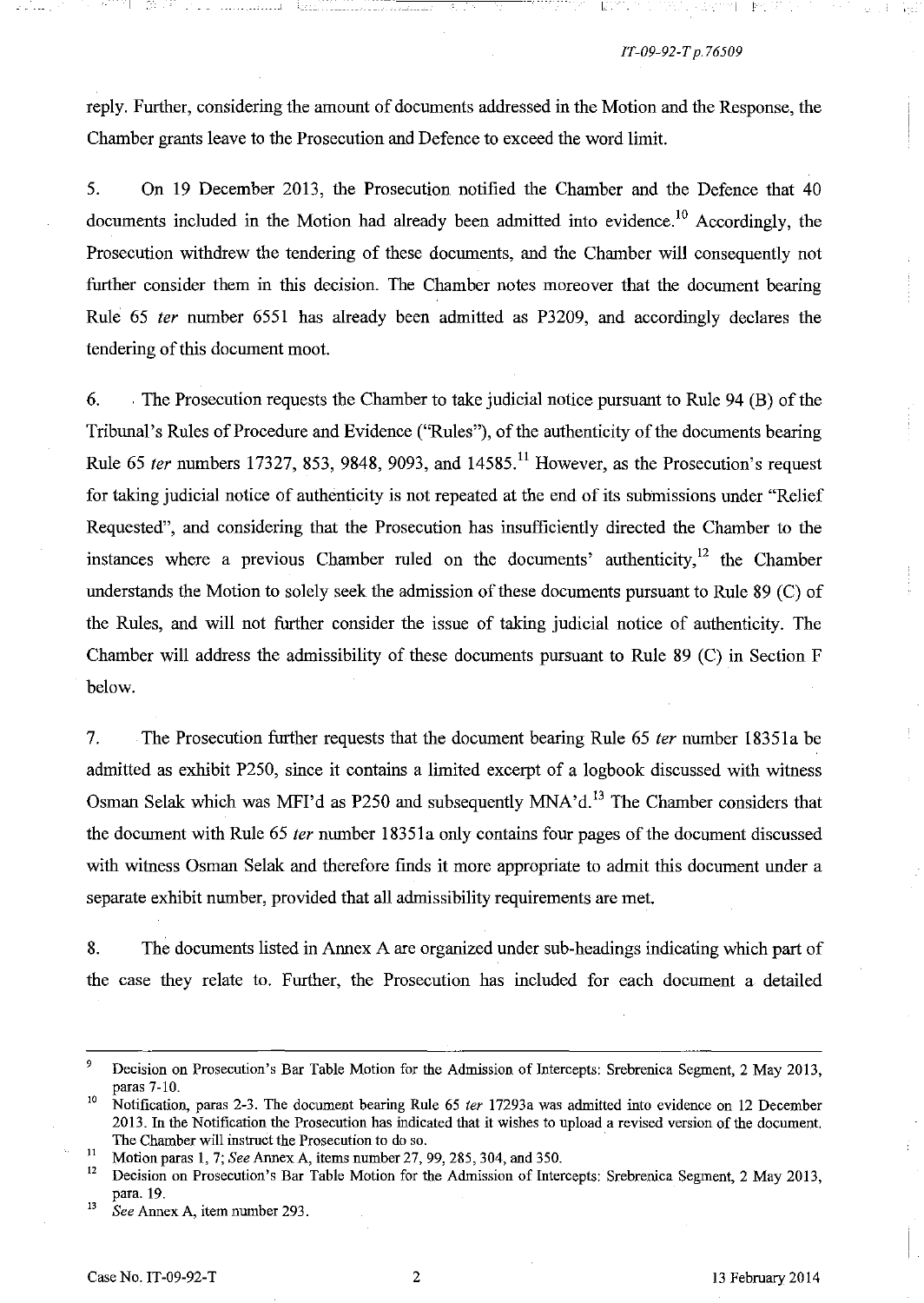description of its relevance, and an explanation of how the document would fit into its case.<sup>14</sup> The Chamber notes that some of the tendered documents are lengthy,<sup>15</sup> and considers that many of these lengthy documents are in the category "Military Laws, Doctrines and Regulations" and that their general relevance to the Indictment is clear. The Defence has not objected to the admission into evidence of most of the lengthy documents. For the foregoing reasons, the Chamber is satisfied that the Prosecution has shown with sufficient clarity and specificity how the documents listed in Annex A fit into its case.

## B. Documents for which there is no objection

9. The Defence does not object to the admission of 70 documents, which it submits appear to originate from official sources.<sup>16</sup> Four of these documents have already been admitted into evidence.<sup>17</sup> Further, two of the documents addressed by the Defence are not tendered in the Motion.<sup>18</sup> Because the Defence, elsewhere in the Response, nevertheless raises specific objections with regard to some of these 70 documents, the Chamber will still address these objections in the sections C-F below. With regard to the remaining 153 documents, the Defence has made no specific objections. The Chamber will address the relevance and probative value of all proffered documents in section F below.

## C. Challenges to authenticity and reliability

10. The Defence challenges the authenticity and reliability of a number of documents on four distinct grounds. The Chamber will now tum to addressing the merits of these objections, and will address the relevance and probative value of these documents pursuant to Rule 89 (C) under Section F below.

# *Unofficial and insufficiently identified sources*<sup>19</sup>

11. First, the Defence objects to the admission of 37 documents on the grounds that the identified source of the document is not an official source, or the source is insufficiently

<sup>&</sup>lt;sup>14</sup> The Chamber notes that in it Reply the Prosecution submitted that Annex A listed the document bearing Rule 65 *ter* number 523 twice, that it did not have complete information for the document bearing Rule 65 *ter* number 2210 which is part of the 1<sup>st</sup> Krajina Corps Collection and that Rule 65 *ter* number 12954 is incorrectly listed as Rule 65 *ter* number 12594.

<sup>15</sup> See, for example, the documents bearing Rule 65 *ter* numbers 17281, 17285a, 4380, 4635a, 5581a, 17282a, 3861, 4640,4382,14466,8647,9261,11121,63,1022,19177, and 19192a.

 $^{16}$  Response, para. 11.<br><sup>17</sup> Rule 65 ter 17490

<sup>17</sup> Rule 65 *ter* 17490, 12986,30391, and 2261. The Chamber refers in this respect to *supra* para. 5.

<sup>&</sup>lt;sup>18</sup> Rule 65 *ter* 209 and 12506b. *See* Response, paras 11 (qq), 11 (fff).<br><sup>19</sup> Response para 12

**<sup>19</sup>Response, para. 12.**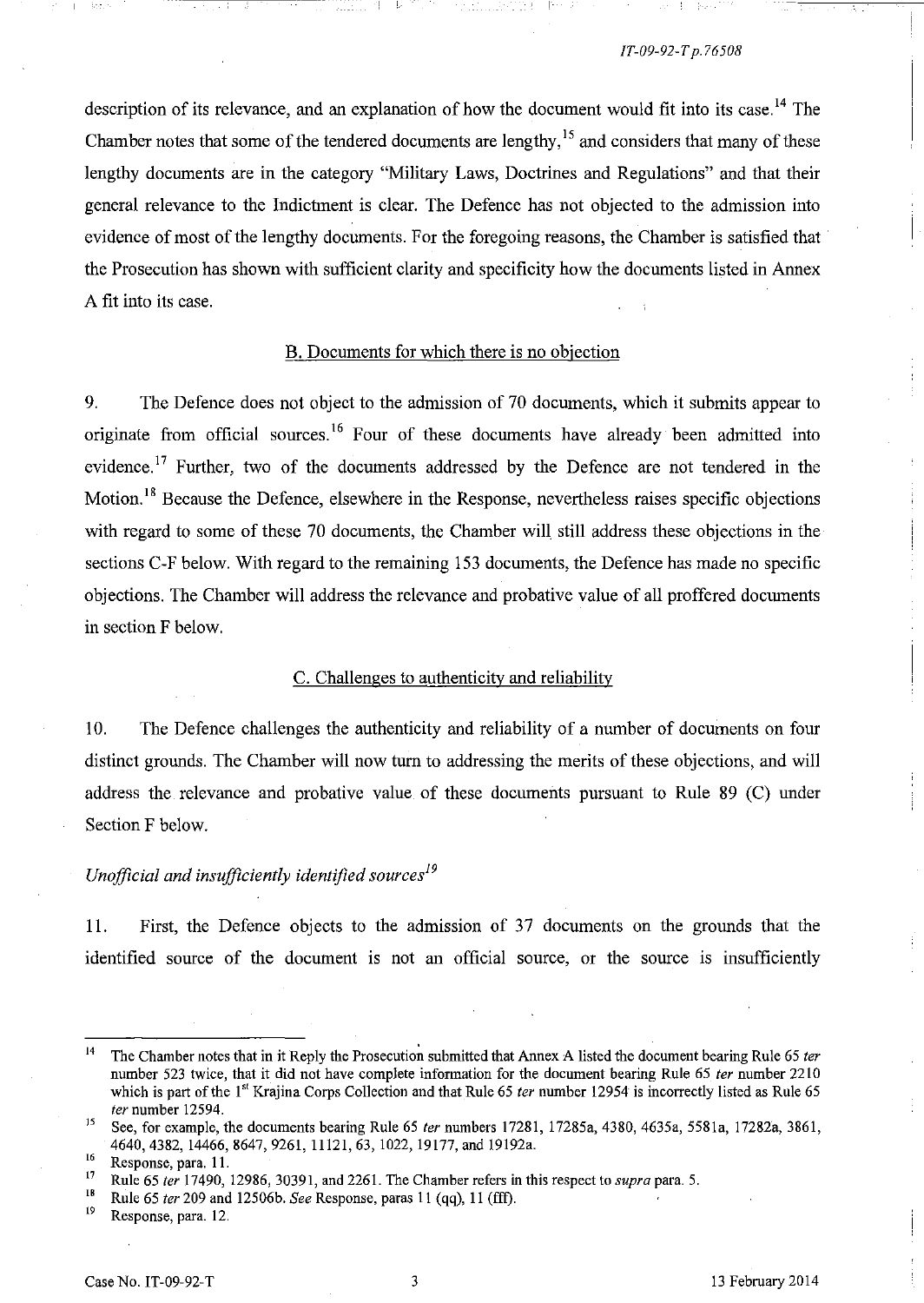, I

identified.<sup>20</sup> With regard to the former, the Defence argues that the collections identified by the Prosecution are not official archives, and no witnesses were called to testify on details pertaining to the collections.<sup>21</sup> The Chamber notes at the outset that a document originating from an unofficial source is as such not inadmissible under Rule 89 (C) of the Rules. Further, a majority of the 37 documents originates from collections included in the Prosecution's Origin Glossary attached to Annex A ("Origin Glossary"), where it provides the dates of submission or seizure, and detailed information on the source of the collections.<sup>22</sup> A large number of the remaining documents appear to originate from the Agency for Investigation and Documentation ("AID"), which the Defence submits raises questions about the authenticity and reliability of the documents received from this source.<sup>23</sup> However, the Defence does not explain, with reference to the characteristics of individual documents, why it considers the documents to be umeliable, incredible, or inauthentic, and why it finds the source problematic. In addition, the Prosecution submits that the Defence has itself tendered documents originating from the collections and sources it objects to.<sup>24</sup> While the Chamber does not consider such an inconsistent approach to prevent the Defence from challenging the sources at this subsequent stage, the Chamber notes that it has previously admitted documents appearing to originate from  $\text{AID}^{25}$  and all collections the Defence objects to. The Chamber is not satisfied that a general objection against these sources as "unofficial" is sufficient to cast doubt on the authenticity and reliability of documents originating from them.<sup>26</sup> With regard to the Defence's argument that witnesses were not called to give details on the collections, the Chamber notes the Prosecution's submission regarding testimony and documentary evidence addressing some of the collections.<sup>27</sup> For the foregoing reasons, the Chamber does not request further verification of the authenticity of these documents under Rule 89 (E) of the Rules, and finds the Defence objection in this regard to be without merit.

12. The Defence similarly objects to the admission of the document bearing Rule 65 *ter* number 14731, which it submits does not originate from an official source. The Chamber notes that the

**27 Reply, para. 9.** 

 $\frac{20}{21}$  *Ibid.* 

<sup>&</sup>lt;sup>21</sup> Response, paras 12, 12(c)-12(g), 12(i)-12(k).<br><sup>22</sup> The documents objected to by the Defence

<sup>22</sup> The documents objected to by the Defence originate from the following OTP collections: 1st Krajina Corps Collection, Cobblestone DlA, Cargo and Cargo II Collections, Pale II Collection, Sarajevo and Sarajevo II Collections, and VRS Drina Corps Collection. *See* Origin Glossary.

 $\frac{23}{24}$  Response, para. 12(b).

<sup>24</sup> For Defence exhibits originating from the collections, *see* Reply, footnote 9. For a Defence exhibit originating from AID, *see* Reply, footnote 18.

<sup>&</sup>lt;sup>25</sup> See Decision on the Admission of Intercepts and Authentication Charts, 6 February 2014.

<sup>26</sup> The Chamber notes that it has previously admitted documents, which appear to originate from the VRS Drina Corps Collection, the 1st Krajina Corps Collection, the Sarajevo and Sarajevo II Collection, and the Cobblestone DlA Collection. *See* Decision on Prosecution Motion for Admission of Documents from the Bar Table (Sarajevo Documents), 17 December 2013. The Chamber has also previously admitted documents, which appear to originate from the Pale II COllection and the Cargo and Cargo II Collections. *See* e.g. PI094 and P412.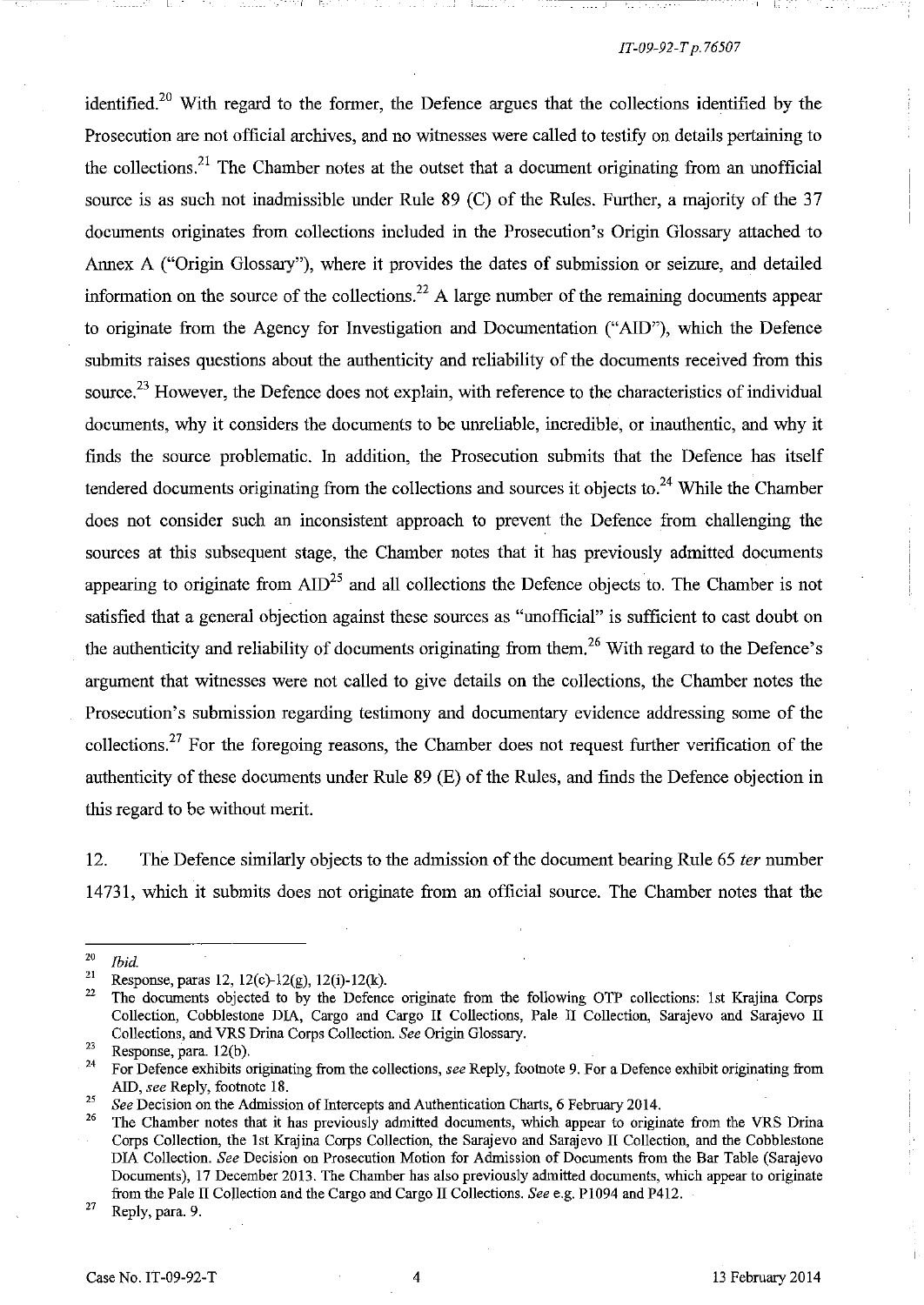Prosecution has explained that the document originates from the published book *Srpska Radikalna Stranka* authored by Vojislav Šešelj, one of the alleged *JCE* members.<sup>28</sup> Referring to its observations as set out in the previous paragraph, the Chamber finds the Defence objection in this regard to be without merit.

13. As regards the Defence's objection against documents where the source is insufficiently identified, the Chamber understands this objection to pertain to the remaining two documents listed under paragraph 12 of the Response.<sup>29</sup> The Chamber notes in this regard the Prosecution's additional submissions in its Reply.3o With regard to the document bearing Rule 65 *fer* number 9117, the Prosecution has not provided information on the origin of the document.<sup>31</sup> Although the document is not signed as argued by the Prosecution, it contains a date as well as an indication that its contents have been approved by Lieutenant General Dragoljub Simonovic. The Chamber also considers that the document deals with redeployment of JNA forces in Bosnia and Herzegovina in the spring of 1992 and is therefore cumulative to other evidence in the case.<sup>32</sup> With regard to the document bearing Rule 65 *ter* number 4375, the document appears to be an official set of rules issued by the Presidency of the SFRY, pertaining to the service of security organs in the JNA, and it appears to have been published by the Military Printing House in Belgrade.<sup>33</sup> Moreover, the document is cumulative with the testimony of witness Milenko Todorovic who commented on its contents.<sup>34</sup> For the foregoing reasons, the Chamber does not request further verification of the authenticity of these documents under Rule 89 (E) of the Rules, and fmds the Defence objection in this regard to be without merit.

# *JNA documents received from Croatian and Bosnian archives*<sup>35</sup>

14. Second, the Defence objects to the admission of 13 documents on the ground that they have not been received from official JNA archives.<sup>36</sup> At the outset the Chamber notes that the documents bearing Rule 65 *fer* numbers 8982 and 9299 do not appear to be JNA documents. The Chamber rejects the submission that these documents originate from the JNA because the Defence does not provide a basis for such submission. For the remaining documents the Chamber reiterates its

<sup>&</sup>lt;sup>28</sup> See Annex A, item number 264.<br><sup>29</sup> Personal name 12(a) and 13(b)

<sup>&</sup>lt;sup>29</sup> Response, paras 12(a) and 12 (h).<br><sup>30</sup> Parky name 22(d)

 $\frac{30}{31}$  Reply, para. 22(d).

*<sup>31</sup> See* **Annex A, item number 56. The Prosecution submits that the document contains summary notes from**  Lieutenant General Simonović of a meeting on 25 March 1992.

*<sup>32</sup> See* P3029, Report by Reynaud Theunens, Part II, Section I; P3144, Witness RM-093's statement dated 12 October 2002.

 $\frac{33}{34}$  Reply, para. 22 (d).

<sup>34</sup>*See* T. 19845-19847.

 $\frac{35}{36}$  Response, para. 13.

*<sup>36</sup> Ibid.*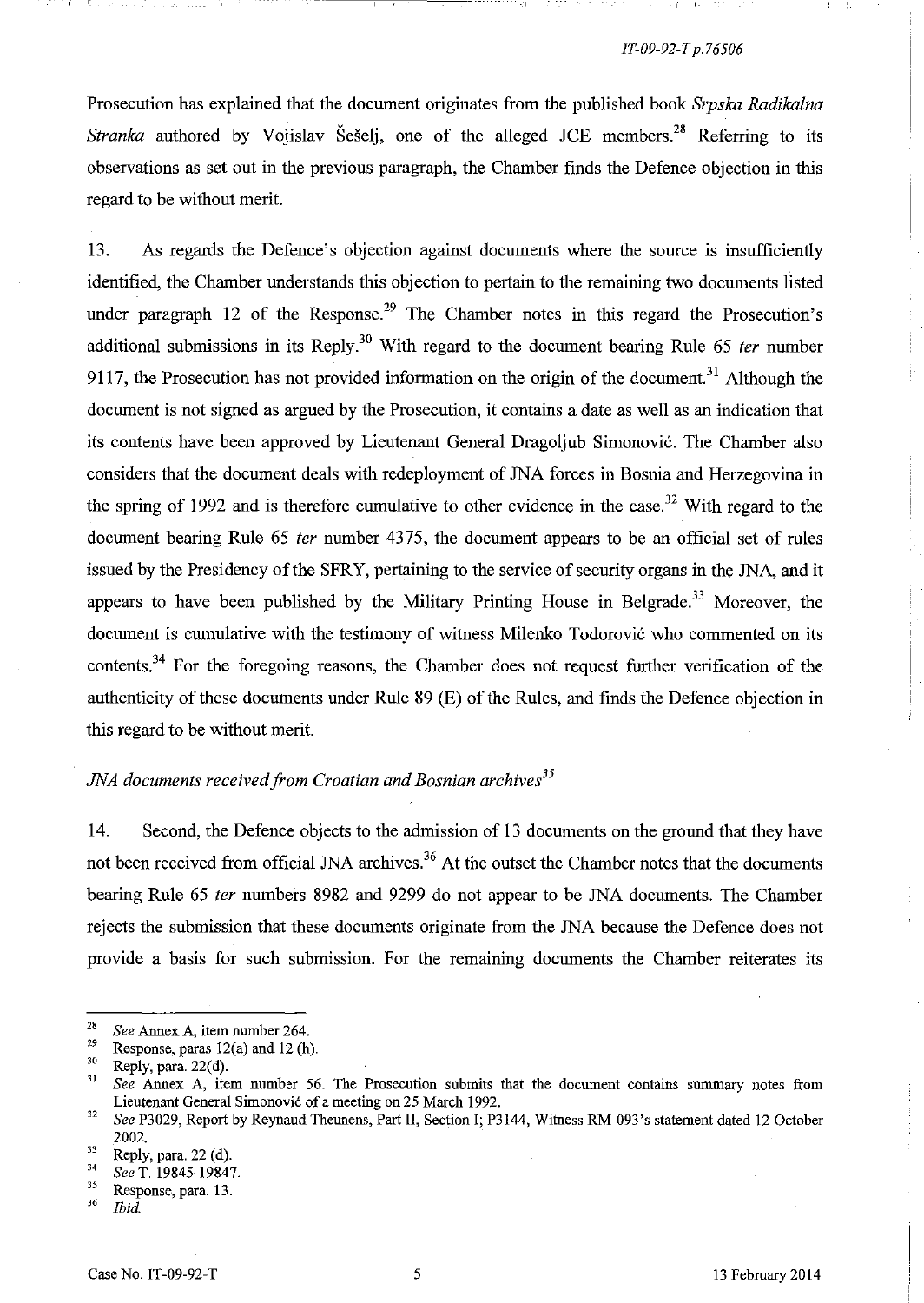position established in the previous paragraphs, and considers the mere fact that the documents originate from Croatian or Bosnian authorities to be insufficient to challenge their authenticity, credibility, or reliability. Accordingly, the Chamber does not request further verification of the authenticity of these 13 documents under Rule 89 (E) of the Rules, and finds the Defence objection in this regard to be without merit.

## *Documents not meeting the standard of authenticity and reliability37*

15. Third, the Defence objects to the admission of the document bearing Rule 65 *ter* number 14403 on the ground that it is not in the format of a JNA document, it does not identify the issuing organ or unit, and contains no signatures, stamps, or seals.<sup>38</sup> The Prosecution submits that the document is an official record issued by the "JNA Security Department" and its contents are corroborated by other materials tendered in the Motion and the notebooks of the Accused.<sup>39</sup> The Prosecution additionally submits that the heading of the document corresponds with other reports produced by the same organ.<sup>40</sup> The Chamber notes that the document does not appear to contain independent indicia of authenticity or reliability, or an indication of issuing organ or unit. However, the document relates to alleged crimes against civilians in the Krajina, in the villages of Skabmja and Nadin on 18 and 19 November 1991. The Chamber has received other evidence of similar facts,<sup>41</sup> and finds the document to be cumulative to other documents tendered in the Motion.<sup>42</sup> In particular, the notebook of the Accused from the relevant period contains an entry from 17 November 1991 to "properly mop up the sectors Nadin, Škabrnja",<sup>43</sup> The document appears to originate from a governmental archive. For the foregoing reasons, the Chamber does not request further verification of the authenticity of the document under Rule 89 (E) of the Rules, and fmds the Defence's objection against the admission of this document to be without merit.

## *Open source documents*<sup>44</sup>

16. Fourth, the Defence objects to the admission of five documents on the ground that the origin of the documents as "open source", without additional details is not sufficient to guarantee their authenticity, and argues that the documents are not in their official format upon which the

 $37$  Response, para. 32.

**<sup>38</sup> Response, para. 32.** 

*<sup>39</sup>See* **Annex A, item number 33.** 

 $^{40}$  Reply, para. 22 (b).

<sup>&</sup>lt;sup>41</sup> See the testimony of Reynaud Theunens at T. 20335 and 20581.<br><sup>42</sup> See the documents bearing Rule 65 fee numbers 14367, 14399.

<sup>&</sup>lt;sup>42</sup> See the documents bearing Rule 65 *ter* numbers 14367, 14399 and 14400.

*<sup>43</sup> See* P349, p. 356.

Response, para. 34-36.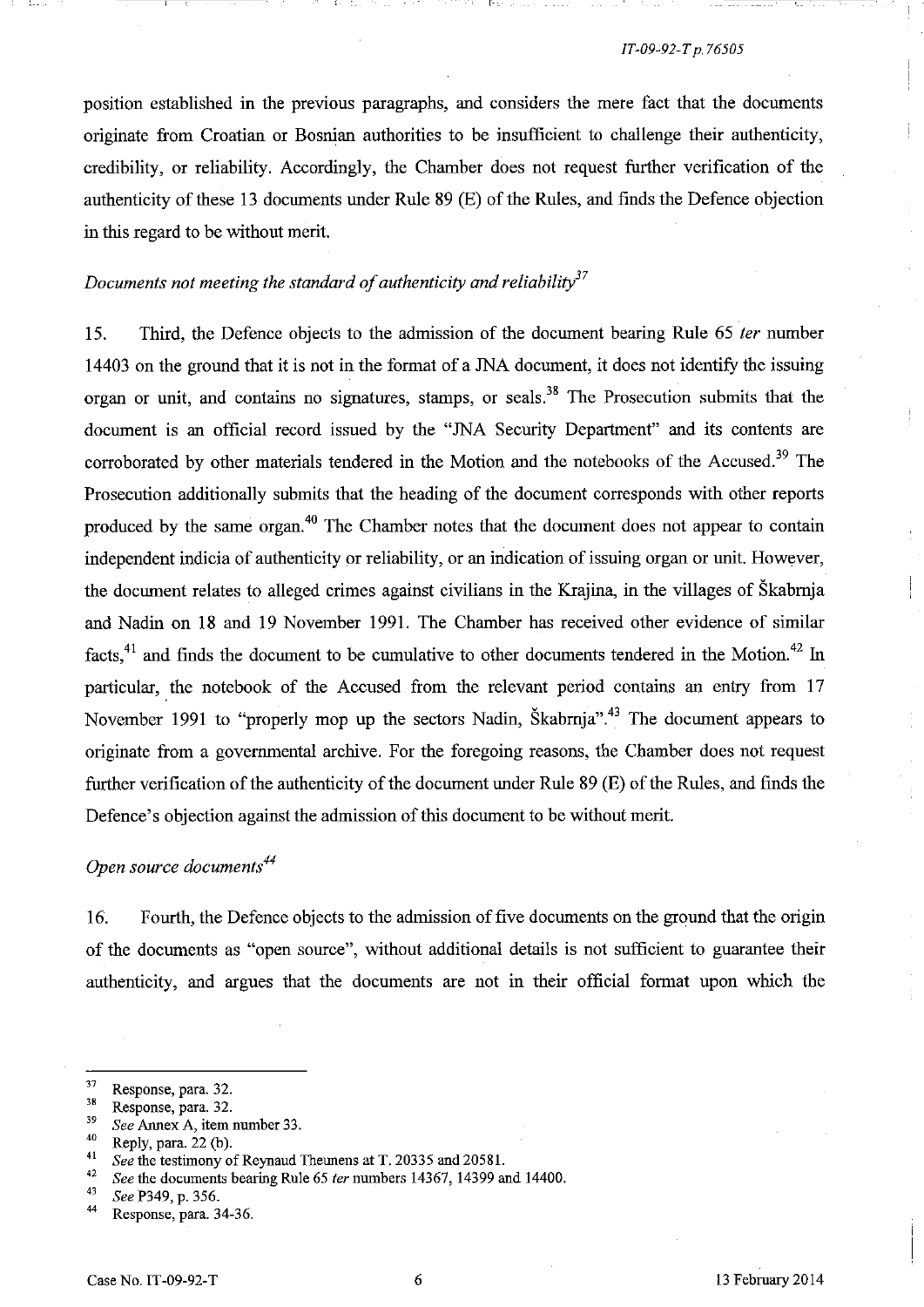Prosecution relies.45 The Chamber notes that the documents bearing Rule 65 *ter* numbers 9809 and 9810 appear to be photocopies of the original newspaper articles published in *Vjesnik* on 28 October 1991 and 30 October 1991, respectively.<sup>46</sup> Considering that the Chamber has received into evidence other newspaper articles, identifying the issuing newspaper and the date of issue,<sup>47</sup> the Chamber does not request further verification of the authenticity of these documents under Rule 89 (E) of the Rules, and finds the Defences objection against these documents to be without merit.

, t

17. The Rule 65 *ter* number 22476 pertains to a video interview with Vojislav Seselj, which the Prosecution submits was conducted for the BBC documentary *The Death of Yugoslavia*.<sup>48</sup> The Prosecution further submits that the interview is of open source origin, and was received from Brook Lapping Productions on 24 August 2005.<sup>49</sup> The Chamber notes moreover that the transcript appears to identify the interviewer as Laura Silber. For the foregoing reasons, the Chamber considers the Defence's argument regarding lack of "further details" to 'be inaccurate. The Chamber notes that the complete interview has not been transcribed in the transcript attached to the video, which only contains portions of the interview indicating the time on the video. The Chamber understands that the portions of the interview being proffered into evidence are the portions contained in the transcript, and will consider the Prosecution's request as such. The video contains an interview with the alleged JCE member Vojislav Seselj, which appears on the video and personally gives answers to the questions posed by the interviewer. Therefore the Chamber does not request further verification of the authenticity of the video under Rule 89 (E) of the Rules, and finds the Defence's objection in this regard to be without merit. To the extent that the Defences objection is based on the understanding that admission into evidence of these 'open source' documents also means that the truth of the contents of them is thereby established, would be a misconception.

### D. Documents that should have been tendered through witnesses

18. First, the Defence objects to the admission of eight documents on the ground that the documents were not presented to, or tendered through witnesses who appeared in court, although  $\mathbf{I}$ 

<sup>&</sup>lt;sup>45</sup> Response, paras 34-36. The Chamber notes that the Defence only refers to five specific documents under this objection, bearing Rule 65 *ter* numbers 9809, 9810, 8568a, 6551 and 22476. The Chamber wiII therefore only consider these specificaUy referenced documents as being objected to on the ground of being of open source origin. With regard to the document bearing Rule 65 *ter* numbers 6551 and 8568a, the Chamber refers to its finding in *supra* para. 5.

<sup>&</sup>lt;sup>46</sup> The Chamber notes that the article title referenced by the Prosecution, "Novi nupad na Sibenik" [sic] is not contained in the document bearing Rule 65 *ter* number 9809. This article is found in the document bearing Rule 65 *ter* number 9810. Based on the Prosecution's description of the former document, the Chamber understands that the article being proffered into evidence from the document bearing Rule 65 *ter* number 9809 is the article titled "Mladić: Drniš će zvati Ratkovo". For the Prosecution's additional submissions, *see* Reply, para. 22 (a).

<sup>&</sup>lt;sup>47</sup> See e.g. P481, P482, and P1893.

<sup>48</sup>*See* Annex A, item number 267. *See* also Reply, para. 22 (a).

*<sup>49</sup> See* Annex A, item number 267.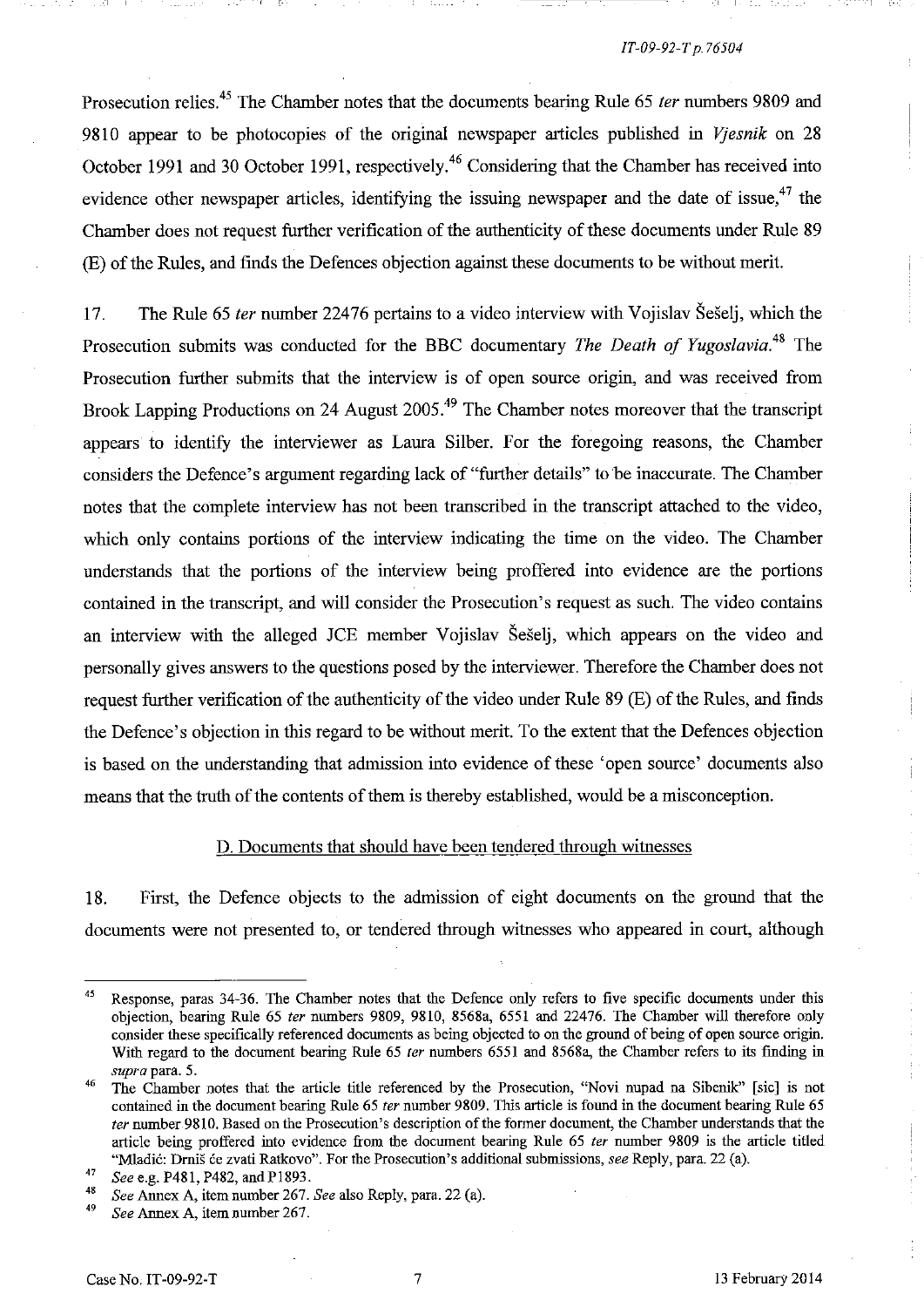these witnesses are stated as the subject or author of the document.<sup>50</sup> The Chamber notes that these documents pertain to witnesses Manojlo Milovanović and Petar Skrbić who are identified either as authors, recipients and/or subjects of the documents. After reviewing the documents the Chamber considers them to be mainly of an administrative nature, including a list of military posts, and that the contents of these documents do not require them to be tendered through. witnesses. The Chamber therefore finds the Defence's objection against these eight documents to be without merit.

19. Second, the Defence objects to the admission of 26 documents on the ground that, while they pertain to serious matters, the Prosecution did not bring fact witnesses to contextualize, or explain the purported sources and authors of the documents.<sup>51</sup> In addition, the Defence objects to the admission of 123 documents on the ground that they are of such significant nature, some of them purporting to talk of direct acts, comments, or intent of the Accused, that they should be led through witnesses in order to gain proper contextualization.<sup>52</sup> The Chamber understands these objections to be interrelated, and will address them collectively. The Chamber recalls that, tendering a document from the bar table, rather than through a witness in court, could affect the weight the Chamber ultimately attaches to a document. Prejudice to the Defence is not automatic even where the document's contents directly go to the alleged acts and conduct of the Accused, or pertain to serious issues raised in the Indictment. **If** the content of a particular document is of such prejudicial nature that its admission should be rejected when not tendered with a witness it is for the Defence to make detailed submissions in this respect, which it has failed to do. Furthermore, the Chamber does not consider the documents to be of such nature that tendering them from the bar table would be a violation of Rule 89 (D) of the Rules.

20. The Chamber will consider the relevance and probative value of the documents referred to in the two previous paragraphs in section F below.

## E. Objection against relevance of documents

21. Regarding the Defence objection that the Prosecution tenders documents that contain irrelevant evidence that goes to matters beyond the scope of the Indictment, the Chamber recalls that reference to matters that are outside the temporal, geographical and/or subject-matter scope of the Indictment are not per se irrelevant to the Indictment.<sup>53</sup> For example, historical and background

<sup>&</sup>lt;sup>50</sup> Response, paras 15-17. These documents bear the Rule 65 *ter* numbers 791, 445, 12963, 19175, 13128, 1004, 8849, and 14757.

<sup>&</sup>lt;sup>51</sup> Response, paras 18-19. The Chamber notes that the documents bearing Rule 65 *ter* numbers 16452 and 7510, objected to under paragraph 19 of the Response, were not tendered in the Motion.

 $52$  Response, paras 26-29.

*<sup>53</sup> See* e.g. T. 20320-20323.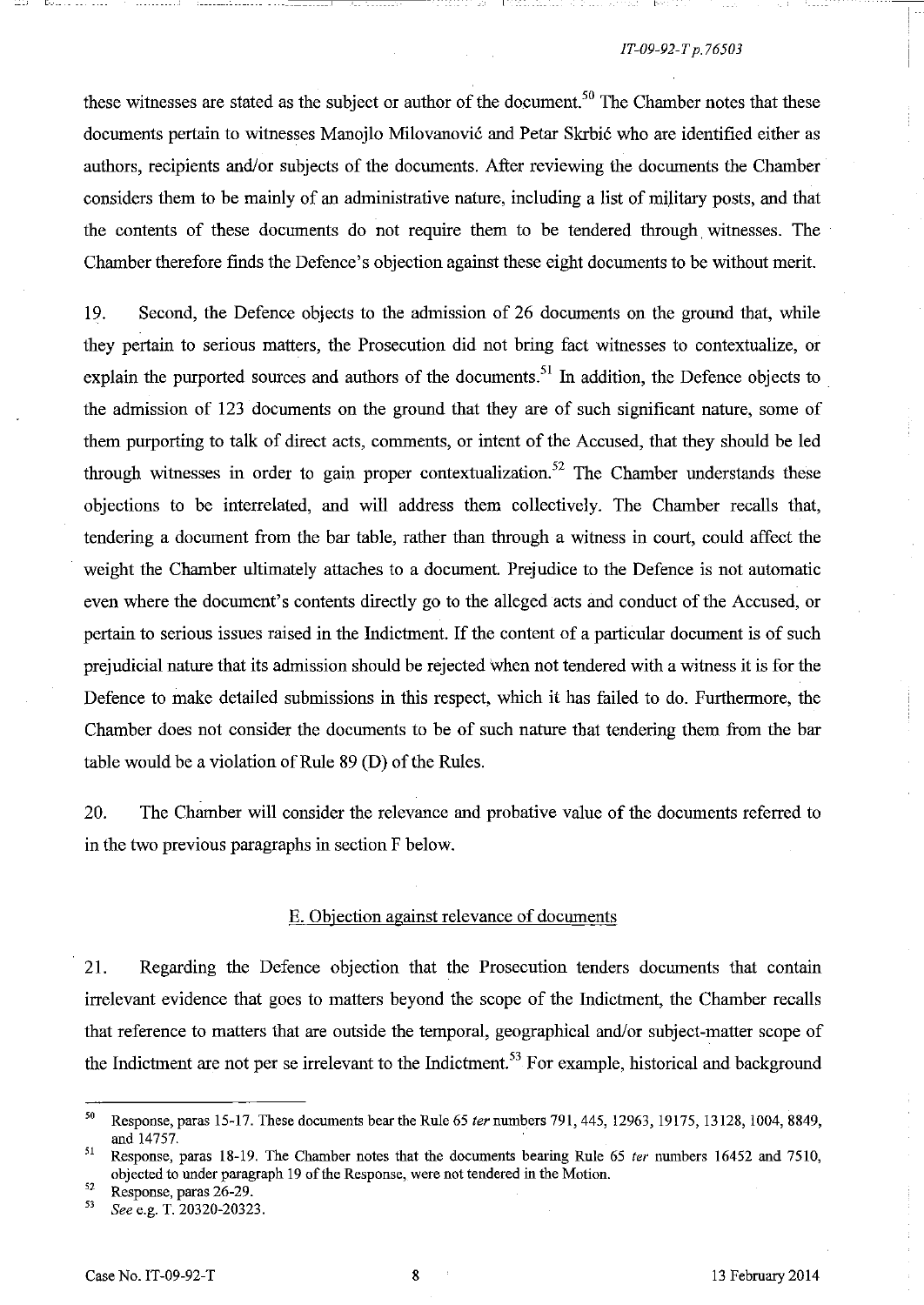infonnation may be important to understand or to contextuaJize the events that are alleged to have transpired during the Indictment period.<sup>54</sup>

22. The Chamber will consider the relevance and probative value of the documents the Defence objected to in particular on lack of relevance in section F below.

## F. Relevance and probative value

23. With regard to relevance, the Chamber considers that the documents listed under Category I in Annex A encompass rules and practices related to the responsibilities of the armed forces, and finds them relevant to the Indictment. The documents listed under Category II relate to the manner in which the Accused operated as a commander and the methods and techniques he employed thereby. Accordingly the Chamber is satisfied that these documents are of relevance to the positions and intention of the Accused.<sup>55</sup> Having reviewed the documents in Category III the Chamber finds these to be relevant in that they contextualize the events charged in the Indictment, including the takeover of municipalities.

24. The documents listed under the remaining categories<sup>56</sup> relate to the issues and events charged in the Indictment, *inter alia,* the command and control of the Accused over the VRS and its operations; the VRS chain of command; establishment and organization of the VRS; the alleged relationship between the VRS and the Vl and/or the FRY including the alleged procurement of military assistance; and infonnation sharing among alleged lCE members and military and political authorities and/or along VRS chain of command.<sup>57</sup> The Chamber accordingly finds the documents tendered in the Motion to be relevant to the Indictment.

25. Turning to the probative value of the documents proffered in Annex A, the Chamber recalls at the outset that the purported source of a document is one factor the Chamber may consider when determining whether a document is of probative value. **In** this regard, the Chamber refers to its reasoning and conclusions in paragraphs 11 through 17 above, pertaining to objections raised by the Defence against the authenticity and reliability of specific documents. Having found the Defence's

*<sup>54</sup> Ibid.* 

<sup>55</sup> The Chamber limits itself to the English translation of the docmnent bearing Rule 65 *ter* nmnber 14367, which consists of 19 pages, and notes that the BCS version of this docmnent amonnts to 200 pages. Regarding the document bearing Rule 65 *ter* number 4645 the Chamber limits itself to the portions translated into English.

*<sup>56</sup> See* Annex A, categories IV up to and including XVII.

<sup>57</sup> With regard to the docmnent bearing Rule 65 *ter* number 8770 the Chamber notes that according to Annex A this is **a document related to Stanislav Galic, but that this person's name is not mentioned in the document. The Prosecution should upload a section of the entire document that clarifies that this document is what the Prosecution**  argues it to be.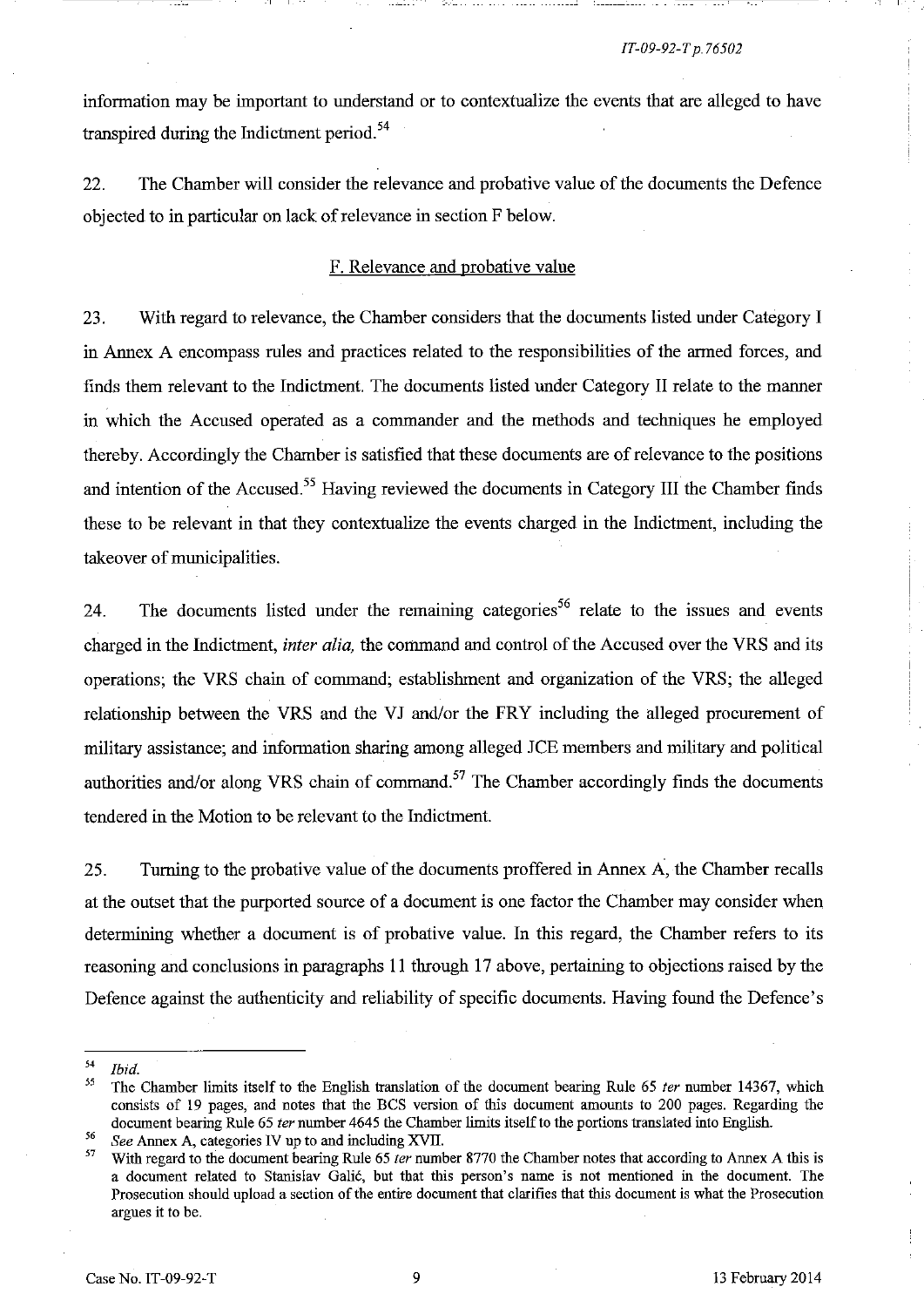objections against the purported sources of some of the documents to be without merit, the Chamber notes that the Prosecution has specified the origin of the documents tendered in the Motion.<sup>58</sup> These include the archives listed in the "Origin Glossary"; UN organs; governments; and other official bodies. The Chamber has also considered the contents of the documents and how they relate to other evidence. Furthermore, most of the documents contain dates, signatures, and/or stamps, or contain information about who authored, sent or received the documents.<sup>59</sup> Considering the foregoing the Chamber is satisfied that the documents addressed under this heading are of probative value to the Indictment.

# **IV. DISPOSITION**

- 26. For the foregoing reasons, pursuant to Rule 89 of the Rules, the Chamber
	- (i) **GRANTS** the Motion **IN PART**
	- (ii) **GRANTS** the Prosecution and Defence requests to exceed the word limit in the Motion and Response;
	- (iii) **DECLARES** the Motion moot in relation to the request for admission of the document bearing Rule 65 *ter* number 6551;
	- (iv) **ADMITS** into evidence **UNDER SEAL** the documents with Rule 65 fer numbers 791, 1052,17664,1990,1006,23501,9554,1381;
	- (v) **ADMITS** into evidence **PROVISIONALLY' UNDER SEAL** the remainder of the documents listed in Annex A of the Motion,<sup>60</sup> subject to paragraphs 5 and 6;
	- (vi) **INSTRUCTS** the Prosecution to upload, within one week of the date of filing of this decision, a reduced BCS version of Rule 65 ter number 14367 that matches the English version;
	- (vii) **INSTRUCTS** the Prosecution to upload, within one week of the date of filing of this decision, a revised version as P3075 as indicated in its Notification in para. 3;

<sup>58</sup> For the document bearing Rule 65 ter number 911 7, *see supra* para. 13.

<sup>59</sup> As regards the documents bearing Rule 65 *ter* number 23426 and 10675. the Prosecution submits that it possesses a second copy of these documents, which originate from AID Sarajevo and VRS Archives respectively. Considering that the documents are numbered, dated, signed and stamped, the Chamber is satisfied that the copies uploaded under the Rule 65 *ter* numbers 23426 and 10675 have probative value. Regarding the document with Rule 65 *ter*  number 14813 the Chamber notes the sequential numbering and accepts that the document has probative value.

<sup>60</sup> The Chamber admits the document bearing Rule 65 *ter* number 22476 as clarified in para. 17.